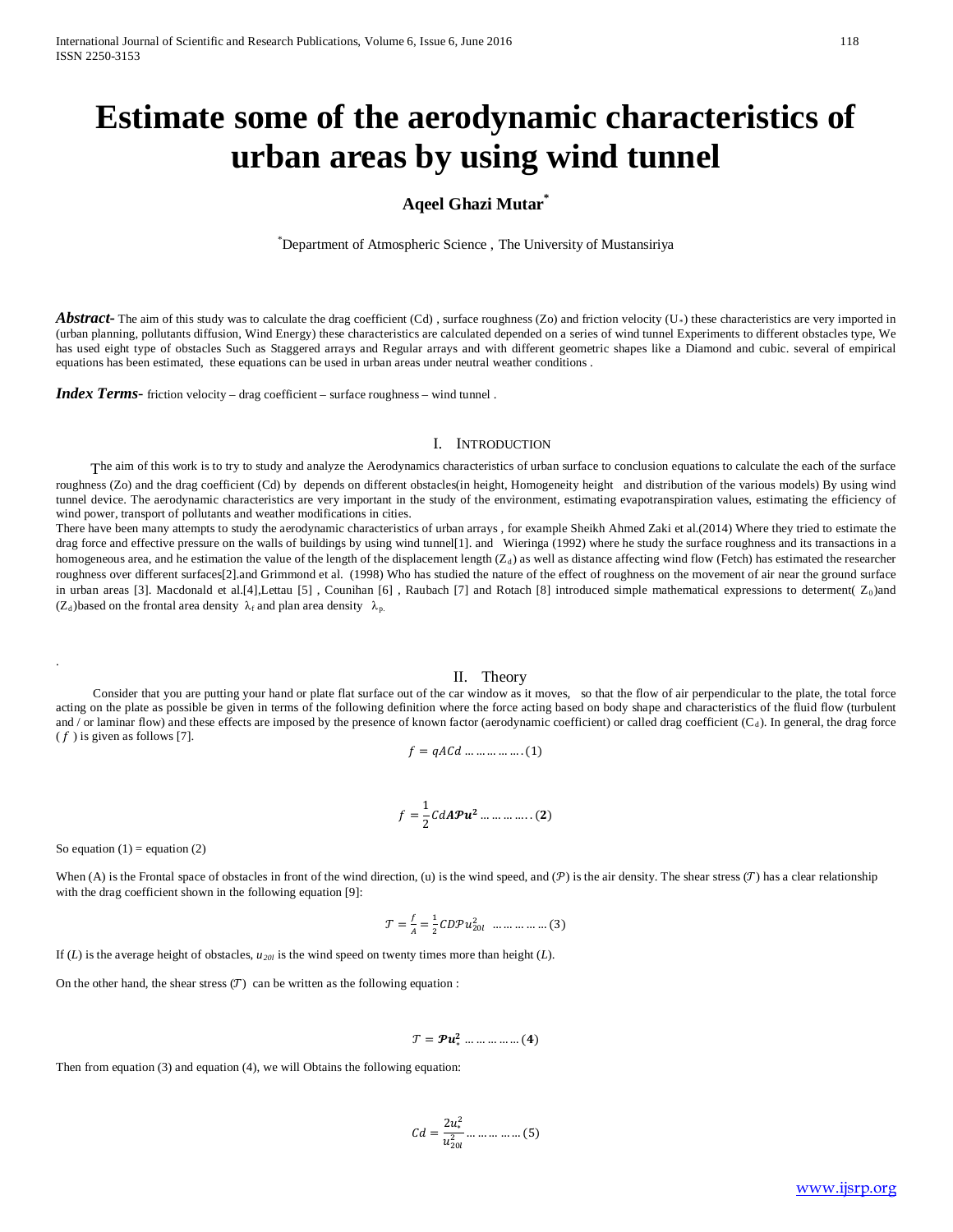International Journal of Scientific and Research Publications, Volume 6, Issue 6, June 2016 119 ISSN 2250-3153

For friction velocity, it is defined as a function of the average of wind speed fluctuation in horizontal and vertical component ( $\acute{u}$  and  $\acute{w}$ ) It can be measured by the following equation [10]:

'' *u*\* = *u w* … … … … … (6)

The surface roughness length (Z o) A very important factors affecting on the movement of winds in the surface boundary layer, we can measure (Z o) by the Logarithmic equation as follow [11]:

( ) ( ) ..................................(7) <sup>0</sup> ln *<sup>u</sup> <sup>z</sup>* ln *<sup>z</sup> <sup>u</sup> <sup>K</sup> <sup>z</sup>* <sup>+</sup> ∗ =

If we drew the relationship between u  $(z)$  on x - axis and ln  $(z)$  on y – axis then from linear regression (especially in the neutral weather conditions) the Slope of the regression line will equal to  $\frac{k}{u_*}$ .

In the other hand the intersection of linear regression line with the y-axis will equal to $ln(z_0)$ , so  $Z_0$  and  $U_*$  can be estimated from previous relationships.

### III. Experimental set – up

#### 1- Roughness surfaces

There were eight types of arrays involved in this study with different horizontal arrangement patterns, height variation, and element angles; we name it as in the following table

| Table (1) the number and names of the types of arrays used in work and the concept of each one type |                 |                                                                                |  |  |  |
|-----------------------------------------------------------------------------------------------------|-----------------|--------------------------------------------------------------------------------|--|--|--|
| N                                                                                                   | Name of         | concept of type                                                                |  |  |  |
|                                                                                                     | type            |                                                                                |  |  |  |
|                                                                                                     | Ca1             | Parallel arrays of cubic shape obstacles with homogeneous height               |  |  |  |
|                                                                                                     | Ca4             | Parallel arrays of cubic shape obstacles with In homogeneities height          |  |  |  |
|                                                                                                     | Da1             | Parallel arrays of cubic diamond shape obstacles with homogeneous height       |  |  |  |
| 4                                                                                                   | Da <sub>4</sub> | Parallel arrays of cubic diamond shape obstacles with In homogeneities height  |  |  |  |
|                                                                                                     |                 |                                                                                |  |  |  |
| 5                                                                                                   | Cs1             | Staggered arrays of cubic shape obstacles with homogeneous height              |  |  |  |
| 6                                                                                                   | Cs4             | Staggered arrays of cubic shape obstacles with In homogeneities height         |  |  |  |
|                                                                                                     | Ds1             | Staggered arrays of cubic diamond shape obstacles with homogeneous height      |  |  |  |
|                                                                                                     |                 |                                                                                |  |  |  |
| 8                                                                                                   | Ds4             | Staggered arrays of cubic diamond shape obstacles with In homogeneities height |  |  |  |
|                                                                                                     |                 |                                                                                |  |  |  |

#### Table (1) the number and names of the types of arrays used in work and the concept of each one type

### 2-Instrumentation

The experiments were performed in a low speed open wind tunnel at the laboratory of the Mustansiriya University \College of Sciences \ Department of Atmospheric Sciences.the wind tunnel has consists of three parts ((contraction part 1m long ,1m high ,0.5m wide)( test part 2m long ,0.6 high , 0.5 wide) and (Diffuser part 1m long , o.8 m high ,0.5 m wide)) . The Area which are covered with roughness Amounted to (3×0.5) m. the wind speed has been measured by using Hot-weir anemometer.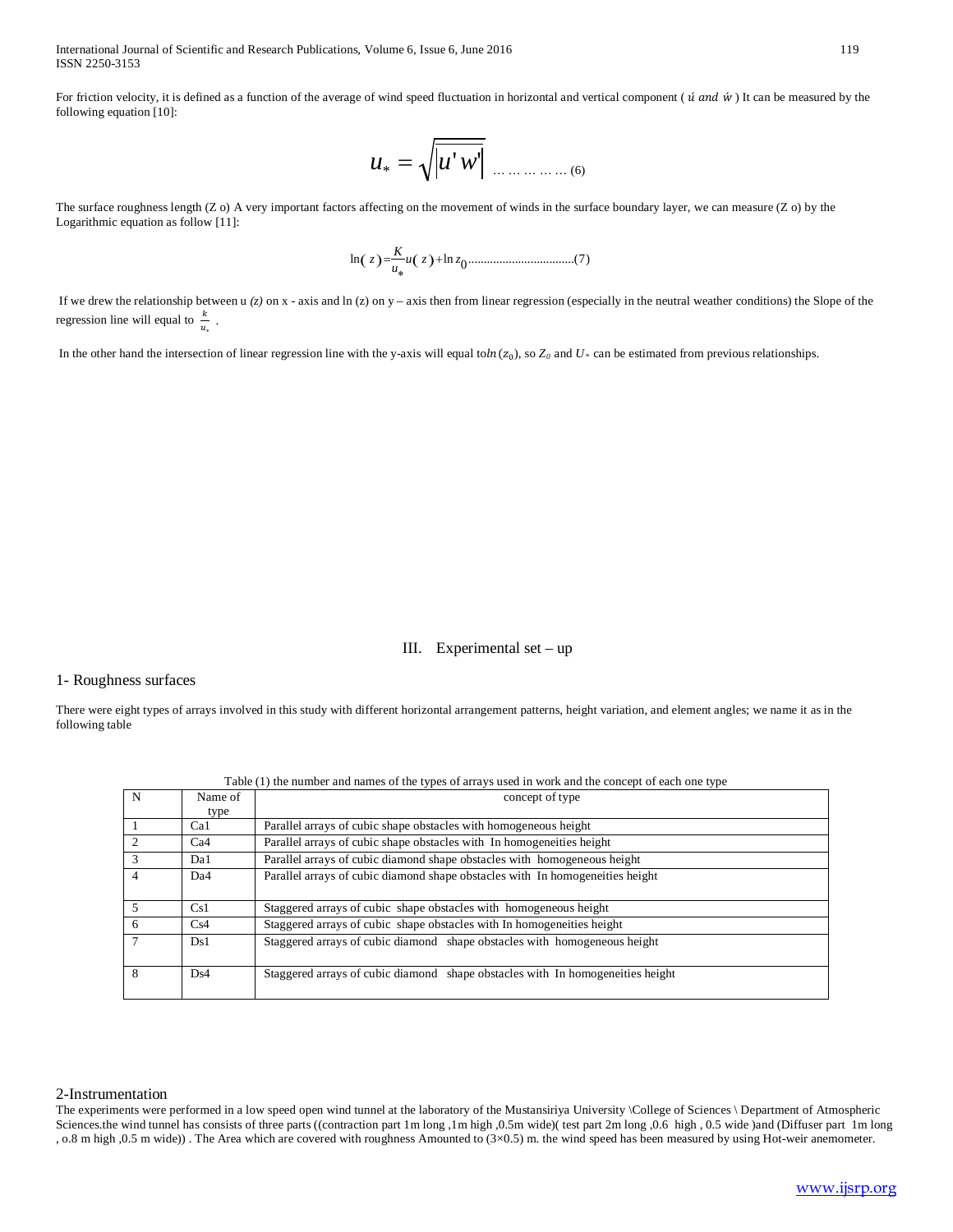# 1- Drag coefficient  $C_d$

### IV. Results and discussion

The Figure {1-1} shows the highest value of coefficient drag (Cd) when type Ds1, the lowest value was recorded at type Da1.



Figure {1-1}. Value of drag coefficient to different types of obstacles.

Results has shown(As shown in Fig {1-2}) that the relationship between surface roughness and the drag coefficient It has strong relationship and type of relationship is a linear direct proportion , The value of the correlation coefficient for this relationship was(R=0.8244),we can obtained empirical equation from this relationship as follow:

 $CD = 0.0103 + (1.8713 \times Z_0) \dots ... (8)$ 



**Figure {1-2}. The relationship between surface roughness and the drag coefficient**

The relationship between drag coefficient (Cd) and friction velocity (U<sub><sup>*R*</sub></sup>) (as shown in Fig {3}) indicated a strong correlation coefficient (R= 0.781) so we can</sub> obtained empirical equation from this relationship as follow:

 $CD = -0.0111 + (0.0385 \times u_*) \dots \dots \dots \dots (9)$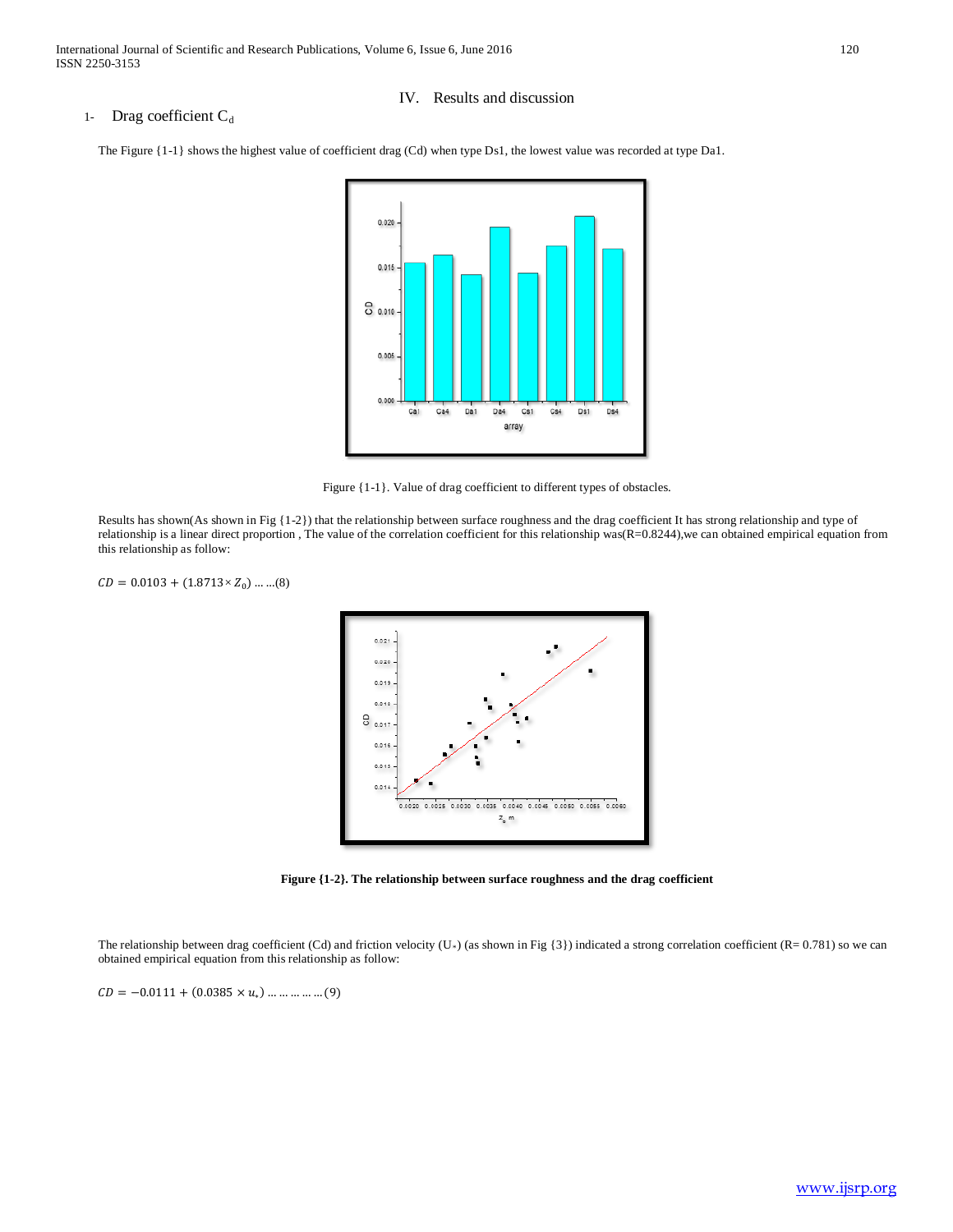

**Figure {1-3}. The relationship between friction velocity (U<sub>\*</sub>) and the drag coefficient (Cd).** 

The empirical equation to calculate drag coefficient (Cd) depending on the value surface roughness (Z<sub>0</sub>) and friction velocity (U<sup>\*</sup>) as follows:

$$
Cd = \frac{(0.0004 + 0.9356 \times Z_o + 0.01925 \times u_*) - 0.00687}{0.6445} \dots \dots \dots \dots (10)
$$

# 2 -Friction velocity (U<sub>\*</sub>)

The Friction velocity (U<sub><sup>*R*</sub></sup>) has been measured and The Figure {2-1} shows the highest value of Friction velocity (U<sub><sup>*R*</sub></sup>) when type Da4, the lowest value was</sub></sub> recorded at type Cs1



Figure {2-1}. Value of friction velocity (U<sup>\*</sup>) to different types of obstacles.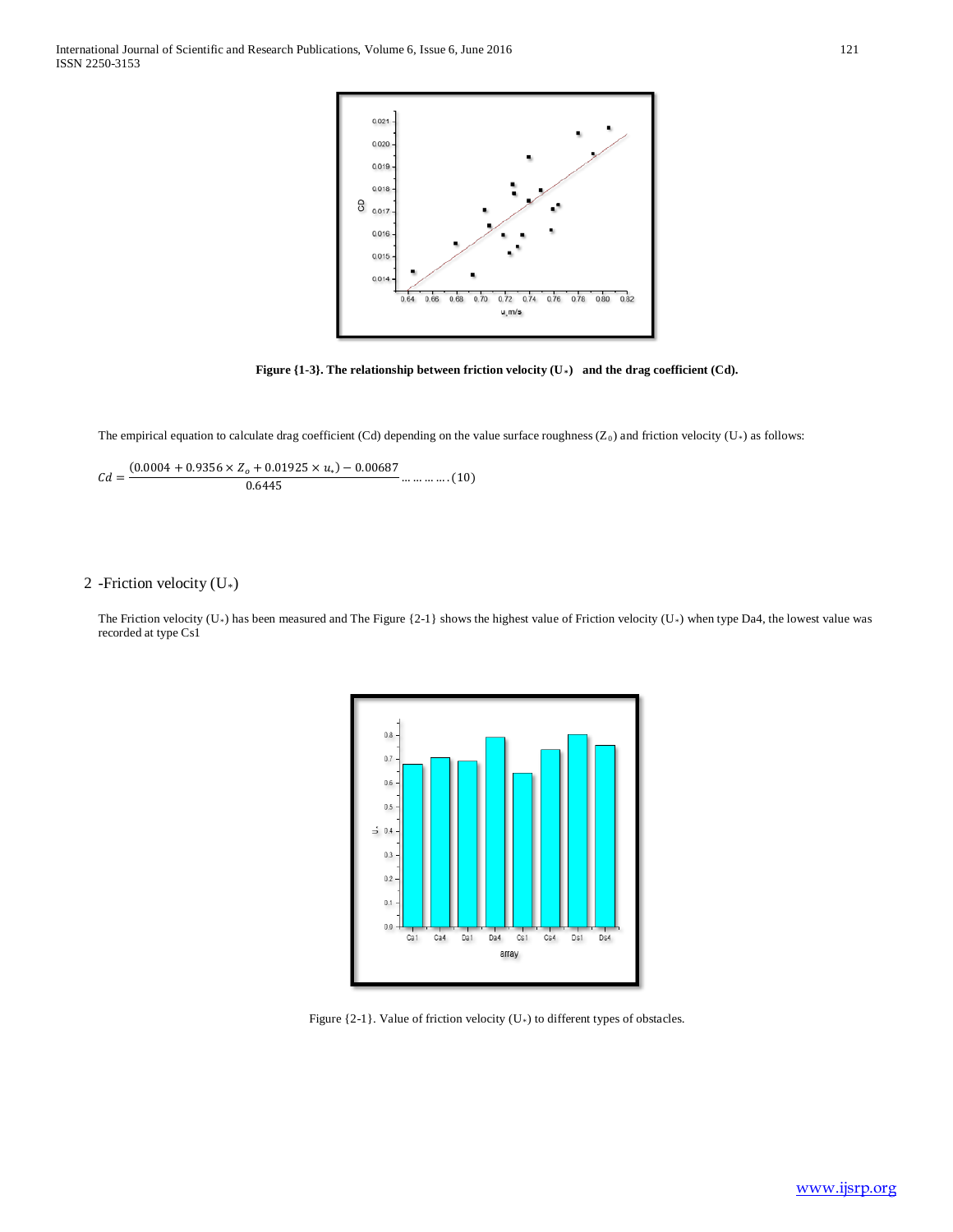International Journal of Scientific and Research Publications, Volume 6, Issue 6, June 2016 122 ISSN 2250-3153

### 3 -Roughness length

The surface Roughness length  $(Z_0)$  has measured and the Figure  $\{5\}$  shows the highest value of roughness length  $(Z_0)$  when type Da4, the lowest value at type Cs1.



Figure  $\{3-1\}$ . Value of surface roughness ( $Z_0$ ) to different types of obstacles.

By estimating the surface roughness values of different patterns from the relationship between  $\ln (Z/Z_0)$  and U (z) / U<sub>*R*</sub> (as shown in table {3-1}) , we concluded the table (3-2), which includes empirical equations to calculate the surface roughness values (Zo) for different types of obstacles depending on the value of  $U^*$ , lnz and  $U(z)$ . The correlation coefficients of these equations are very strong (close to R=1)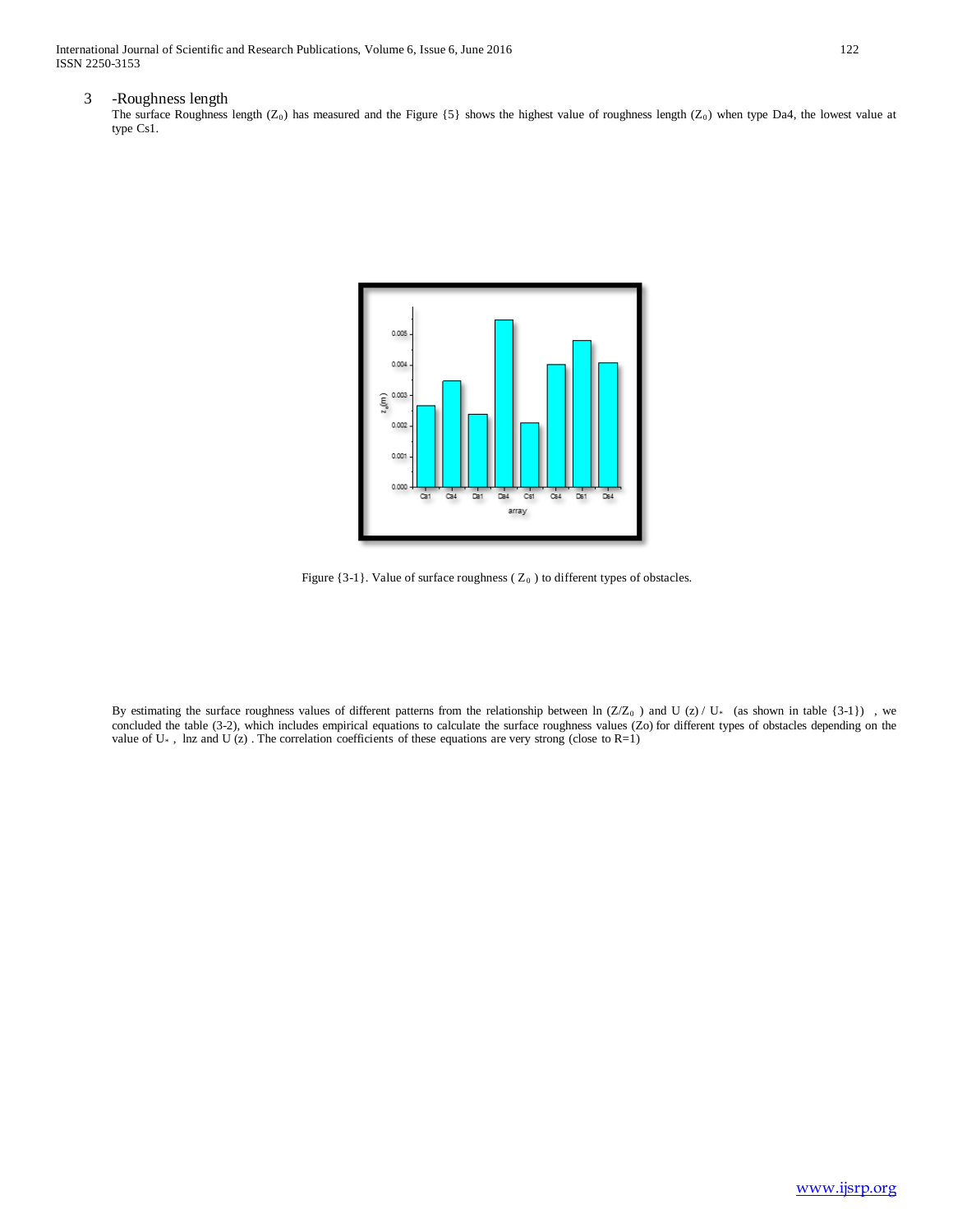

Table  $\{3-1\}$ . The relationship between  $\ln(Z/Z_0)$  and  $U(z)$  /  $U_*$  to different types of obstacles.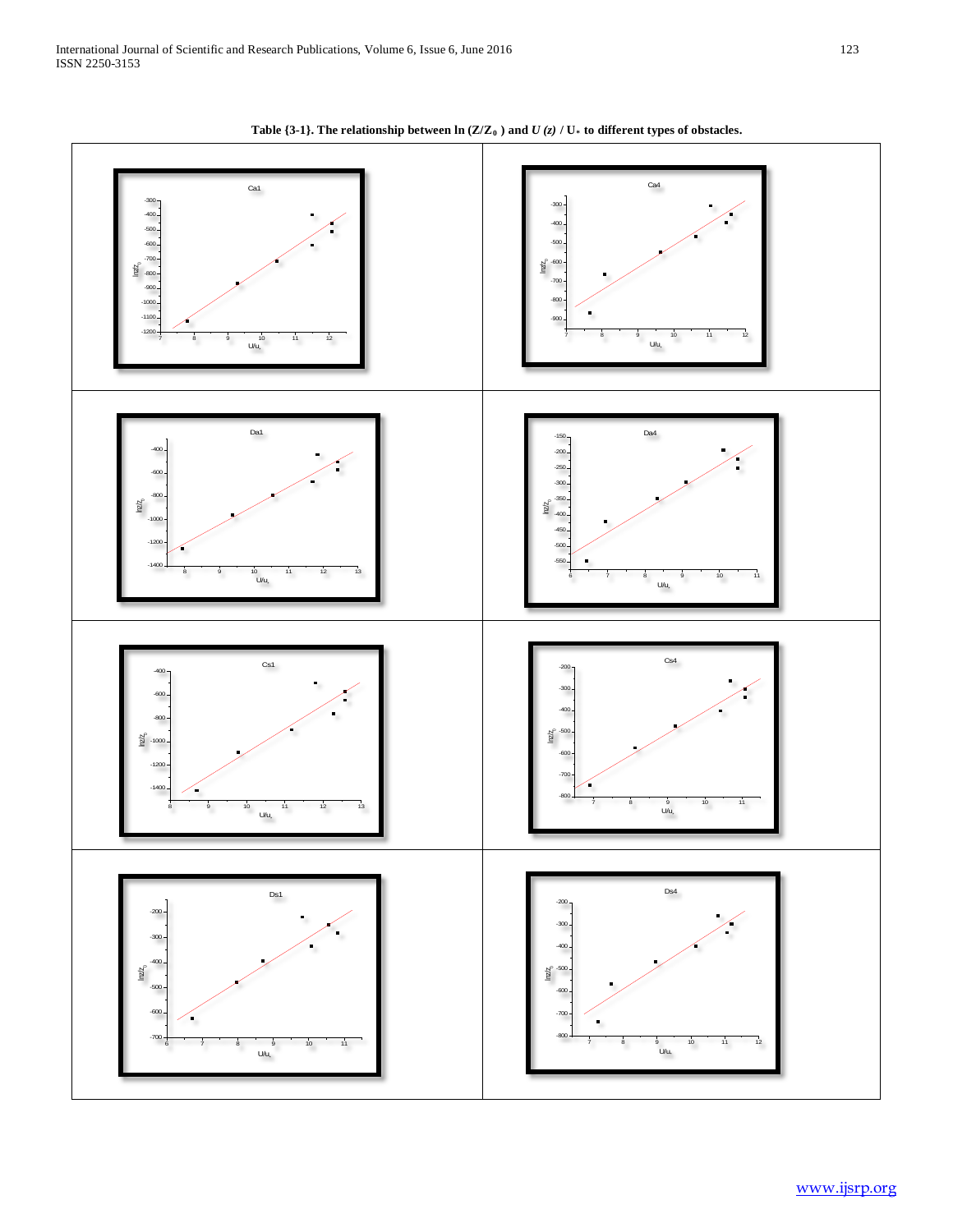| $\mathbf N$    | Name of<br>type | correlation<br>coefficients | The empirical equations to calculate the surface roughness values<br>$(Z_0)$                                  |
|----------------|-----------------|-----------------------------|---------------------------------------------------------------------------------------------------------------|
|                |                 | $\bf R$                     |                                                                                                               |
| $\mathbf{1}$   | Ca1             | 0.9617                      | $Z_0 = \frac{\ln z}{(154.1829 \times \frac{u(z)}{2}) - 2309.1948} \dots \dots \dots \dots (11)$               |
| $\overline{2}$ | Ca <sub>4</sub> | 0.9502                      | $Z_0 = \frac{\ln Z}{(116.6191 \times \frac{u(z)}{2}) - 1677.9492} \dots \dots \dots \dots (12)$               |
| 3              | Da1             | 0.9658                      | $Z_0 = \frac{\ln Z}{(163.01573 \times \frac{u(z)}{u}) - 2513.094} \dots \dots \dots \dots (13)$               |
| $\overline{4}$ | Da <sub>4</sub> | 0.9555                      | $Z_0 = \frac{\ln z}{(71.828 \times \frac{u(z)}{2}) - 958.091} \dots \dots \dots \dots \dots \dots \dots (14)$ |
| 5              | Cs1             | 0.9323                      | $Z_0 = \frac{\ln z}{(201.3737 \times \frac{u(z)}{u(z)}) - 3106.6164} \dots \dots \dots \dots (15)$            |
| 6              | Cs4             | 0.9701                      | $Z_0 = \frac{\ln Z}{(101.6813 \times \frac{u(z)}{u(z)}) - 1421.6009} \dots \dots \dots \dots (16)$            |
| $\overline{7}$ | Ds1             | 0.9338                      | $Z_0 = \frac{\ln z}{(88.5966 \times \frac{u(z)}{u_*}) - 1186.2681} \dots \dots \dots \dots \dots (17)$        |
| 8              | Ds4             | 0.9534                      | $Z_0 = \frac{\ln z}{(97.5659 \times \frac{u(z)}{u}) - 1369.3696} \dots \dots \dots \dots \dots (18)$          |

**Table {3-2}. The empirical equations to calculate the surface roughness values (Zo) for different types of obstacles and its correlation coefficients value.**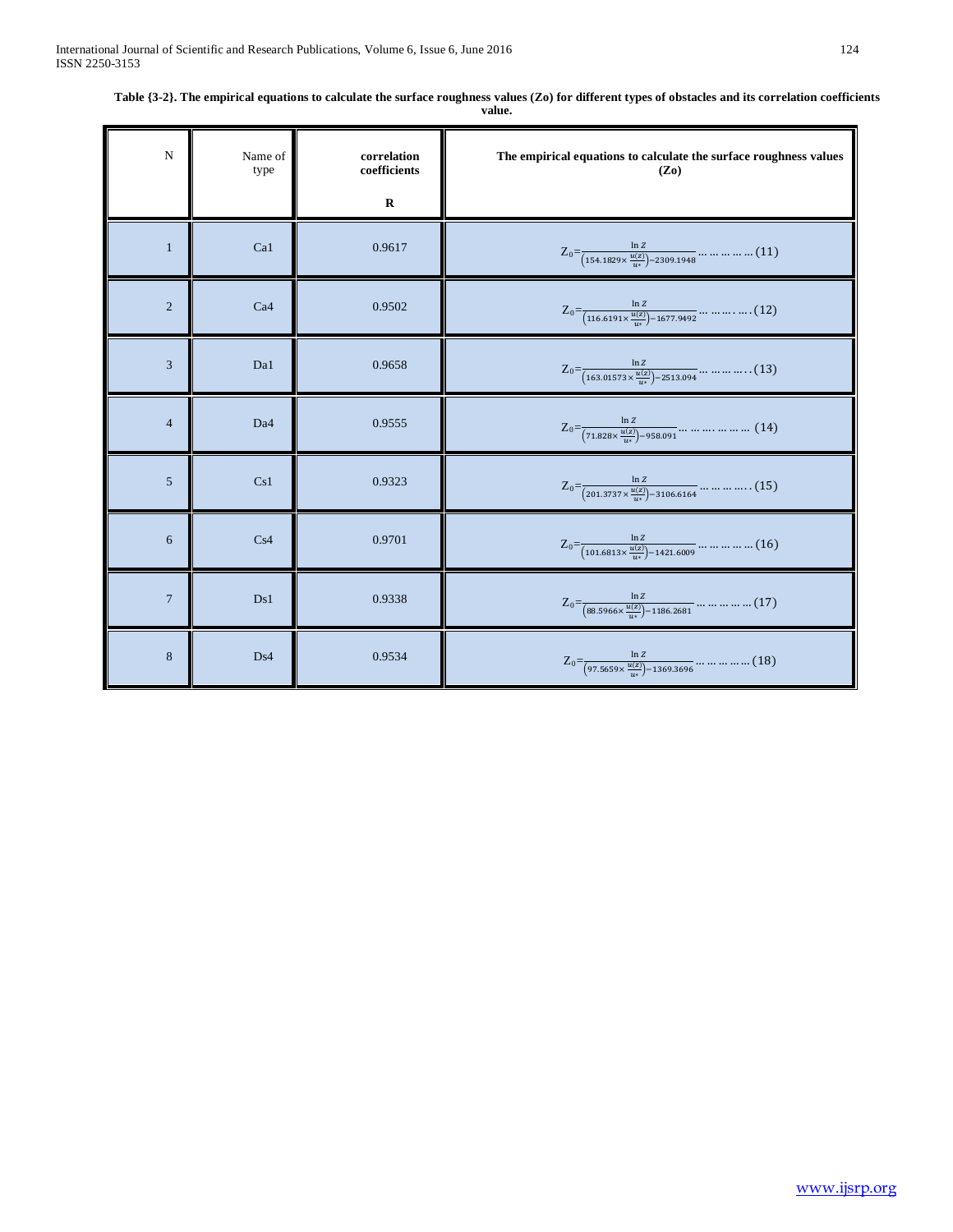### V. Conclusions

The surface roughness length (zo) be affected by in homogeneities height (ZH) of obstacles in urban areas Larger than the effect of other morphometric variables (i.e. Larger In homogeneities height (ZH) means increase in  $Z_0$  value)

The drag coefficient (Cd) value depends on the horizontal dimension of obstacles, which is facing the wind in urban areas.

There is a strong relationship between the drag coefficient (CD) and surface roughness  $Z_0$  (correlation coefficient for this relationship  $R = 0.8244$ ) so we obtained an empirical equation Describe this relationship.

There is a strong relationship between the drag coefficient (CD) and friction velocity (U<sub><sup>*R*</sup></sub>) (correlation coefficient for this relationship R = 0.781) so we obtained an empirical equation Describe this relationship.

Empirical equations has been obtained to calculate surface roughness (zo) with a very strong correlation coefficients, these equations can be used under neutral condition.

# VI. References

1 - Sheikh Ahmed Zaki, Aya Hagishima, Jun Tanimoto, Ahmed Faiz Mohamed and Azli Abd Razak, "Estimation Of Aerodynamic Parameter Of Urban Building Arrays Using Wind Tunnel Measurements"

Journal of Engineering Science and Technology, School of Engineering, Taylor's University , Vol. 9, No. 2 (2014) 176 - 190.

2 - wieringa, J," Updating the davenport roughness classification", journal of wind engineering and industrial aerodynamic, 1992

3 - Grimmond. C. S. B. and T. R. Oke "Aerodynamic Properties of Urban Areas Derived from Analysis of Surface" J O U R N A L O F A P L I E D M E T E O R O L O G Y,vol.38,1262-1292,1998

4 – MacDonald, R.W.; Griffiths, R.F.; and Hall, D.J. An improved method for estimation of surface roughness of obstacle arrays. *Atmospheric Environment*, 32(11), 1857-1864, (1998).

5 – Lettau, H. (1969). Note on aerodynamic roughness-parameter estimation on the basis of roughness-element description. *Journal of Applied Meteorology*8(5), 828-832.

6 – Counihan, J. (1971). Wind tunnel determination of the roughness length as a function of the fetch and the roughness density of three-dimensional roughness elements. *Atmospheric Environment*, 5(8), 637-642.

7 – Raupach, M.R. (1992). Drag and drag partition on rough surfaces. *Boundary-Layer Meteorology*, 60(4), 375-395.

8 – Kastner-Klein, P.; and Rotach, M.W. (2004). Mean flow and turbulence characteristics in an urban roughness soublayer. *Boundary-Layer Meteorology*, 111(1), 55-84.

9 - Sheikh Ahmed Zaki, Aya Hagishima, Jun Tanimoto, Ahmed Faiz Mohamed, Azli Abd Razak, "Aerodynamic Parameters Of Urban Bulding Arrays With Random Geometry", The Seventh International Conference On Urban Climate, Yokohama, Jaban, 29 June – 3 July 2009.

10 - AL-TEMEMY SAHAR H. J. "CALCULATION AND DIAGNOSE THE HORIZENTAL WIND SPEED WITH HEIGHT OVER BAGHDAD CITY "thesis submitted to The University of Mustansiriya - college of Science –Department of Atmospheric sciences,2008.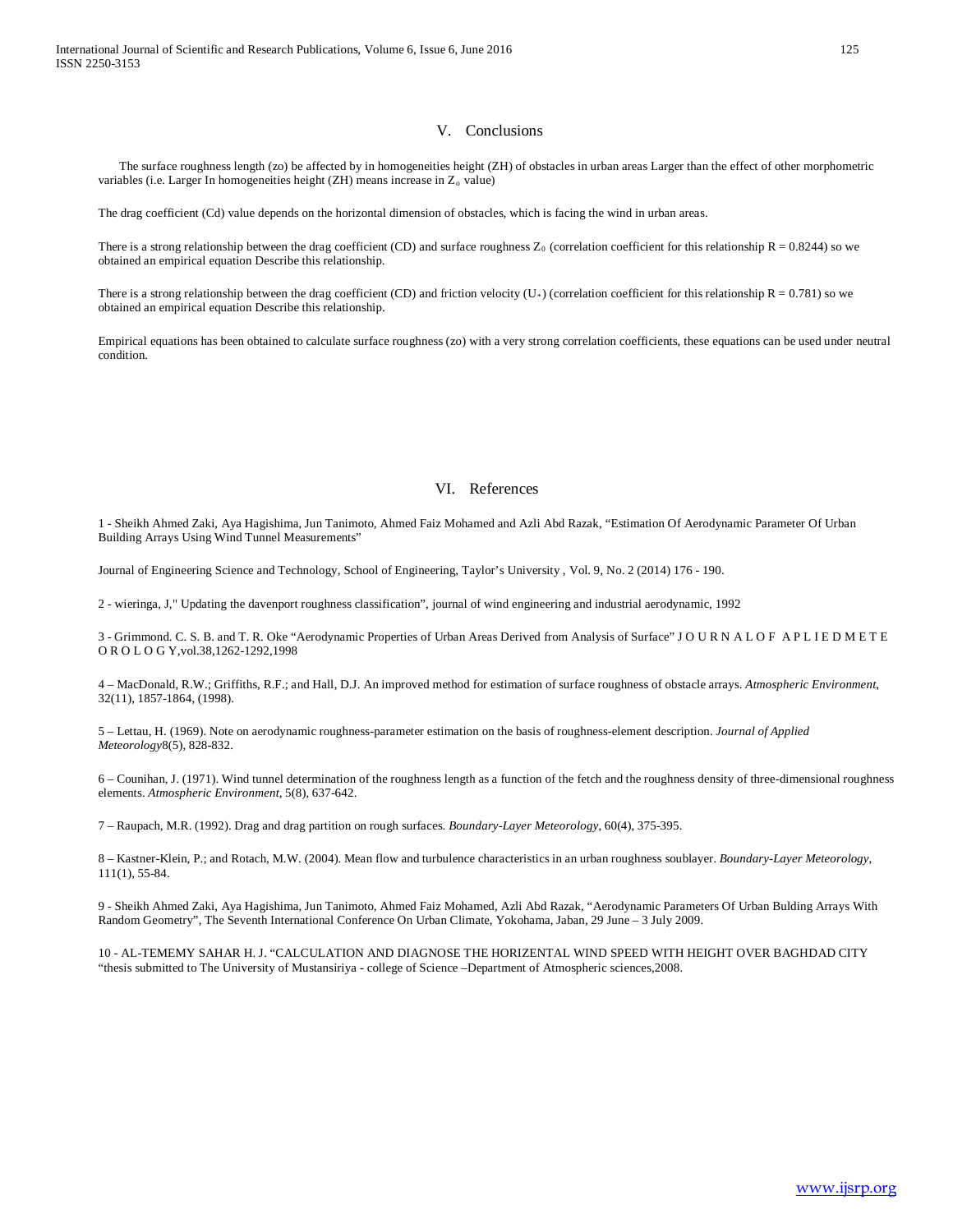Aqeel ghazi mutar

Lecturer at Atmospheric department / College of science / The University of Mustansiriya

Bghdad – Iraq

[mutaraqeel@yahoo.com](mailto:mutaraqeel@yahoo.com)

phone number : +964 7705530699

# II. CONCLUSION

A conclusion section is not required. Although a conclusion may review the main points of the paper, do not replicate the abstract as the conclusion. A conclusion might elaborate on the importance of the work or suggest applications and extensions.

## **APPENDIX**

Appendixes, if needed, appear before the acknowledgment.

# ACKNOWLEDGMENT

The preferred spelling of the word "acknowledgment" in American English is without an "e" after the "g." Use the singular heading even if you have many acknowledgments.

# **REFERENCES**

- [1] G. O. Young, "Synthetic structure of industrial plastics (Book style with paper title and editor)," in *Plastics*, 2nd ed. vol. 3, J. Peters, Ed. New York: McGraw-Hill, 1964, pp. 15–64.
- [2] W.-K. Chen, *Linear Networks and Systems* (Book style)*.* Belmont, CA: Wadsworth, 1993, pp. 123–135.
- [3] H. Poor, *An Introduction to Signal Detection and Estimation*. New York: Springer-Verlag, 1985, ch. 4.